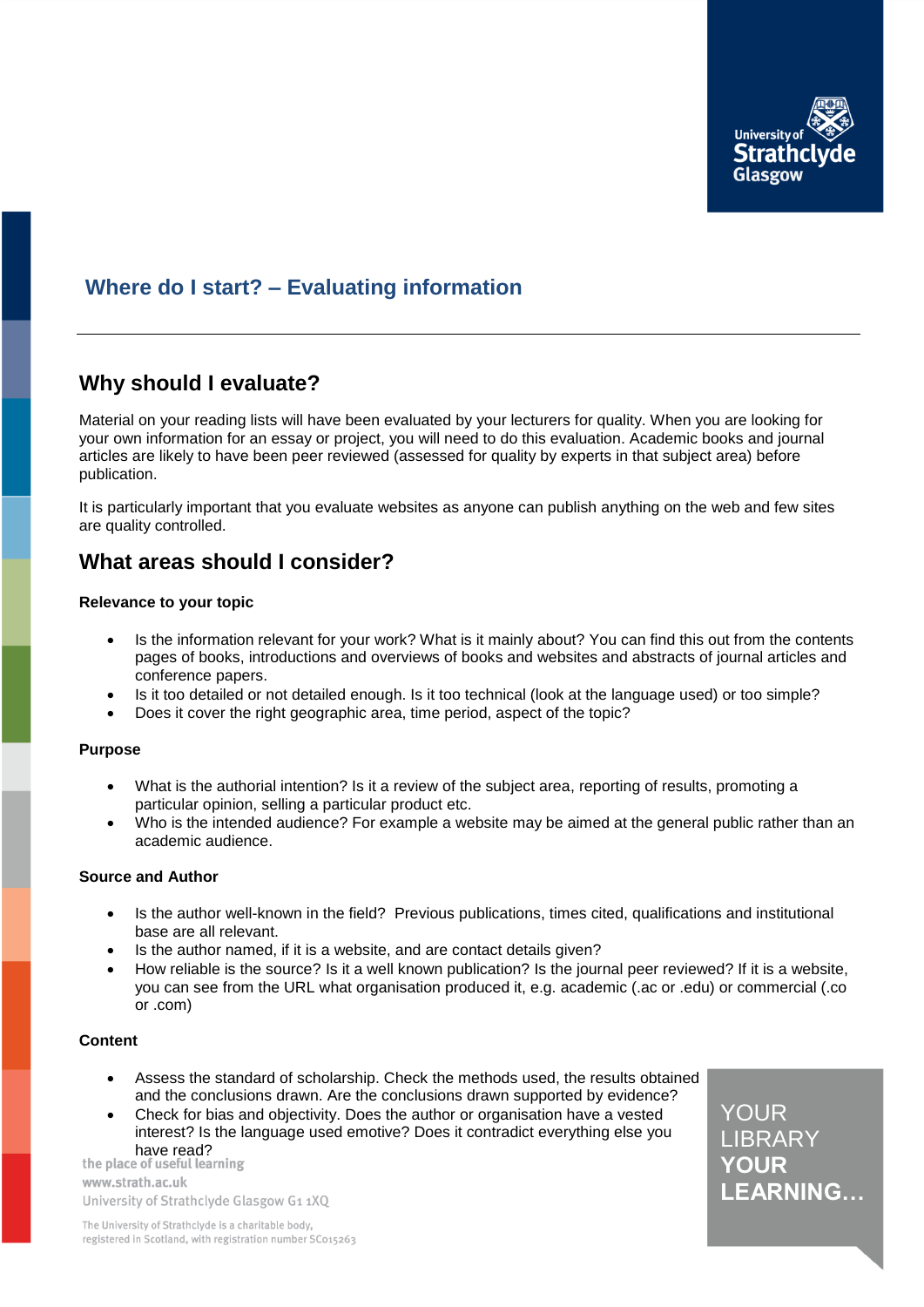- Is currency important? When was it produced? Is it obsolete? If it is a website, is the information being maintained or are there dead links?
- Is the paper too detailed or not detailed enough? A highly specific paper may be inappropriate at the start of a literature review.

#### **Evaluation checklists**

- You can use the CARS checklist (Credibility, Accuracy, Reasonableness and Support), developed by the academic publisher McGraw Hill, to evaluate websites: **[http://novella.mhhe.com/sites/0079876543/student\\_view0/research\\_center-](http://novella.mhhe.com/sites/0079876543/student_view0/research_center-999/research_papers30/conducting_web-based_research.html%23summary)[999/research\\_papers30/conducting\\_web-based\\_research.html#summary](http://novella.mhhe.com/sites/0079876543/student_view0/research_center-999/research_papers30/conducting_web-based_research.html%23summary)**
- Another useful cheklist is PROMPT produced by the Open University: **<http://www.open.ac.uk/libraryservices/beingdigital/objects/87/index.htm>**

## **Where can I get help with evaluating information?**

#### **Evaluating books**

You can find book reviews published in journals by searching databases such as Web of Science ™ Core Collection and limiting your search to Book Review.

Most broadsheet newspapers in the UK carry book reviews. Use the Nexis database to search all UK newspapers or you can look at the websites of individual newspapers. You can find this database and a guide to using it by searching for it by title on SUPrimo or using the lists of databases at: **<http://guides.lib.strath.ac.uk/az.php>**

### **Evaluating journals – Incites Journal Citation Reports database**

Journals are rated for quality. The InCites Journal Citation Reports database lets you evaluate and compare journals using citation data. For example the journal impact factor compares a journal's relative importance to others in the same field. This is done by measuring the frequency with which the average article in a journal has been cited within a particular year. You can find this database by searching for it by title on SUPrimo or using the lists of databases at: **<http://guides.lib.strath.ac.uk/az.php>**

| <b>Web of Science</b>                   | <b>InCites</b>                      | <b>Journal Citation Reports</b> |                                                                                 |                      | <b>Essential Science Indicators</b>                 | <b>EndNote</b> | <b>Publons</b>     |                               | Sign In-                    | Help                     | English  |  |
|-----------------------------------------|-------------------------------------|---------------------------------|---------------------------------------------------------------------------------|----------------------|-----------------------------------------------------|----------------|--------------------|-------------------------------|-----------------------------|--------------------------|----------|--|
| <b>InCites Journal Citation Reports</b> |                                     |                                 |                                                                                 |                      |                                                     |                |                    |                               |                             | C Clarivate<br>Analytics |          |  |
| Home                                    |                                     |                                 |                                                                                 |                      |                                                     |                |                    |                               |                             |                          |          |  |
|                                         |                                     |                                 |                                                                                 |                      |                                                     |                |                    |                               |                             |                          |          |  |
| <b>Go to Journal Profile</b>            |                                     |                                 | <b>Journals By Rank</b><br><b>Categories By Rank</b>                            |                      |                                                     |                |                    |                               |                             |                          |          |  |
| Master Search                           |                                     | مر                              | Journal Titles Ranked by Impact Factor                                          | Show Visualization + |                                                     |                |                    |                               |                             |                          |          |  |
| <b>Compare Journals</b>                 |                                     |                                 | <b>Compare Selected Journals</b><br><b>Add Journals to New or Existing List</b> |                      |                                                     |                |                    |                               | <b>Customize Indicators</b> |                          |          |  |
|                                         |                                     |                                 |                                                                                 |                      | <b>Full Journal Title</b>                           |                | <b>Total Cites</b> | Journal<br>Impact<br>Factor + | <b>Eigenfactor Score</b>    |                          |          |  |
| <b>Select Journals</b>                  | ⋒<br><b>View Title Changes</b><br>⋖ |                                 | $\Box$                                                                          | 1                    | <b>CA-A CANCER JOURNAL</b><br><b>FOR CLINICIANS</b> |                | 24,539             | 187.040                       | 0.06452                     |                          | $\equiv$ |  |
| <b>Select Categories</b>                |                                     |                                 | n                                                                               | $\overline{2}$       | <b>NEW ENGLAND JOURNAL</b><br><b>OF MEDICINE</b>    |                | 315,143            | 72.406                        | 0.69989                     |                          |          |  |
| <b>Select JCR Year</b>                  |                                     |                                 | $\begin{array}{c} \square \end{array}$                                          | 3                    | <b>NATURE REVIEWS DRUG</b><br><b>DISCOVERY</b>      |                | 28,750             | 57.000                        | 0.06077                     |                          |          |  |
| 2016<br>klaz nhn                        | v                                   |                                 |                                                                                 |                      |                                                     |                |                    |                               |                             |                          |          |  |